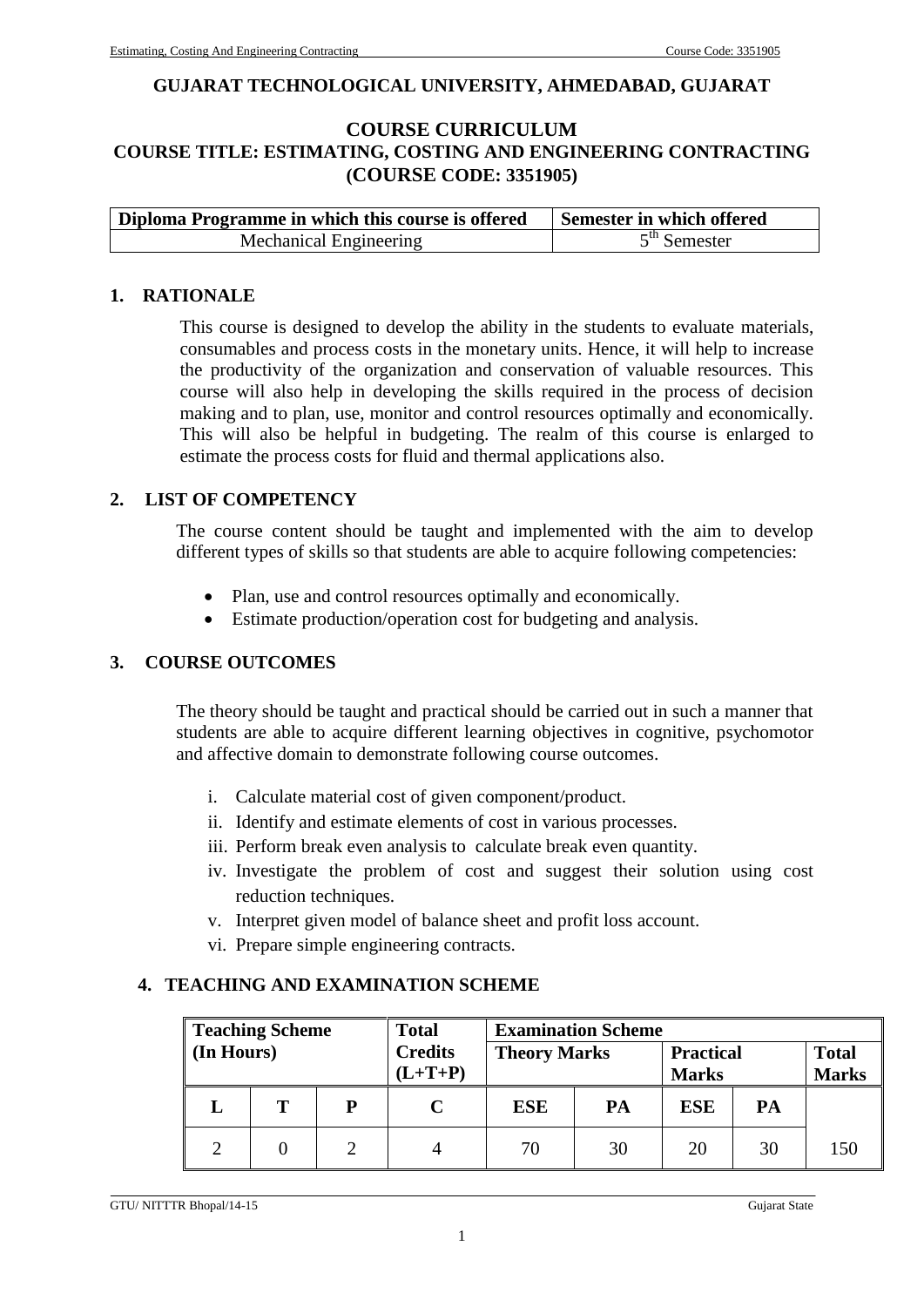**Legends: L**-Lecture; **T** – Tutorial/Teacher Guided Theory Practice; **P** -Practical; **C** – Credit, **ESE** -End Semester Examination; **PA** - Progressive Assessment.

# **5. COURSE DETAILS**

| Unit              | <b>Major Learning Outcomes</b><br>(in cognitive domain) | <b>Topics and Sub-topics</b> |                                                        |  |  |
|-------------------|---------------------------------------------------------|------------------------------|--------------------------------------------------------|--|--|
|                   | 1a. Explain the terminology of                          | 1.1                          | Need, Scope & importance of ECC                        |  |  |
| Unit $-I$         | ECC- cost elements,                                     |                              | in industries.                                         |  |  |
|                   | overheads, selling price                                | 1.2                          | Difference between costing and                         |  |  |
| Introduction.     | and catalogue price.                                    |                              | estimating.                                            |  |  |
|                   | 1b. Explain need, scope &                               | 1.3                          | Terminology associated with                            |  |  |
|                   | importance of ECC in                                    |                              | various cost elements and their                        |  |  |
|                   | industries.                                             |                              | classification.                                        |  |  |
|                   | 1c. Compare costing and                                 | 1.4                          | Terminology associated with                            |  |  |
|                   | estimating.                                             |                              | overheads, their classification and                    |  |  |
|                   |                                                         | 1.5                          | allocation.                                            |  |  |
|                   |                                                         |                              | Determination of selling price and<br>catalogue price. |  |  |
|                   | 1d. Select appropriate method                           | 1.6                          | Depreciation and obsolescence:                         |  |  |
|                   | of depreciation and                                     |                              | Definition, types, different                           |  |  |
|                   | calculate it.                                           |                              | methods of calculating                                 |  |  |
|                   |                                                         |                              | depreciation, numeric examples.                        |  |  |
|                   | 1e. Calculate machine hour                              | 1.7                          | Concept of Machine Hour Rate                           |  |  |
|                   | rate (MHR) and process                                  |                              | (MHR) and process hour rate                            |  |  |
|                   | hour rate (PHR).                                        |                              | (PHR).                                                 |  |  |
|                   |                                                         | 1.8                          | Method to calculate MHR for any                        |  |  |
|                   |                                                         |                              | machine/machine tool.                                  |  |  |
|                   |                                                         | 1.9                          | Method and example to calculate                        |  |  |
|                   |                                                         |                              | MHR of Lathe, Milling, Drilling,                       |  |  |
|                   |                                                         |                              | Grinding and Press tool.                               |  |  |
|                   |                                                         |                              | 1.10 Method to calculate PHR for any                   |  |  |
|                   |                                                         |                              | process.                                               |  |  |
|                   |                                                         |                              | 1.11 Method and example to calculate                   |  |  |
|                   |                                                         |                              | PHR of running diesel generating                       |  |  |
|                   |                                                         |                              | running<br>conditioner,<br>air<br>set,                 |  |  |
|                   |                                                         |                              | running refrigerator, welding and                      |  |  |
|                   |                                                         |                              | gas cutting.                                           |  |  |
|                   | 2a. Classify costs.                                     | 2.1                          | Classification of costs as fixed                       |  |  |
| $Unit - II$       |                                                         |                              | and variable costs.                                    |  |  |
| <b>Break even</b> |                                                         | 2.2                          | Relationship between the costs                         |  |  |
| analysis.         |                                                         |                              | and quantity of production.                            |  |  |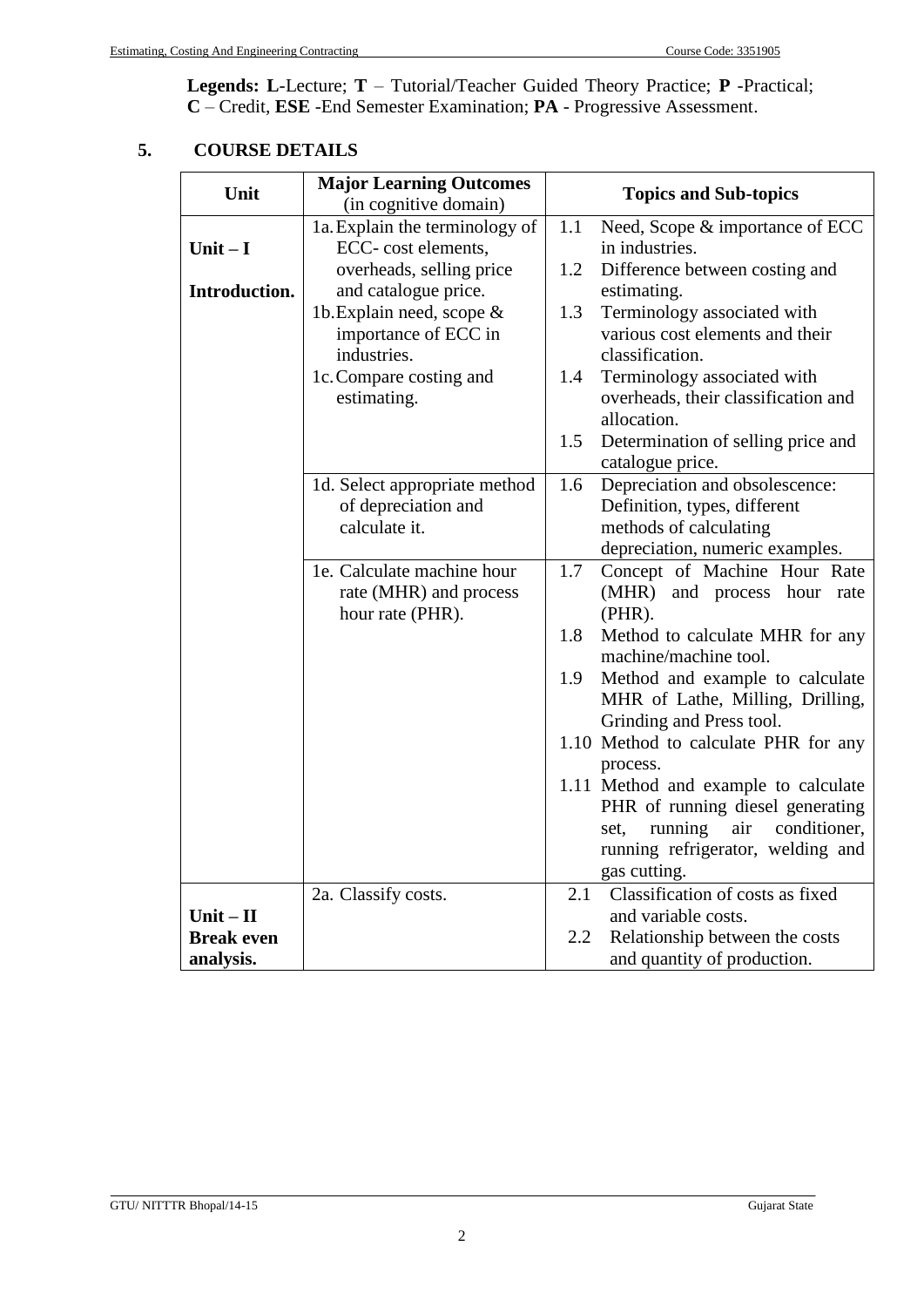|               | 2b. Construct break even       | 2.3 | <b>Break Even Chart:</b>          |
|---------------|--------------------------------|-----|-----------------------------------|
|               | chart and determine break      |     | Definition of Break Even<br>i.    |
|               | even quantity from given       |     | Point (BEP) and its needs in      |
|               | data.                          |     | industry.                         |
|               |                                |     | ii. Procedure of construction of  |
|               |                                |     | Break Even Chart.                 |
|               |                                |     | iii. Assumptions made in          |
|               |                                |     | constructing Break even           |
|               |                                |     | chart.                            |
|               |                                |     | iv. Calculation of BEP            |
|               |                                |     | analytically and graphically.     |
|               |                                |     | v. Margin of safety, its          |
|               |                                |     | importance and its                |
|               |                                |     | derivation.                       |
|               |                                |     | vi. Effect of changing various    |
|               |                                |     | parameters on BEP.                |
|               |                                |     | vii. Numeric examples.            |
|               | 3a. List Factors effecting arc | 3.1 | Elements of cost in arc welding.  |
| Unit-III      | welding cost                   | 3.2 | Factors effecting arc welding     |
|               | 3b. Estimate cost of           |     | cost.                             |
| Cost          | consumables and                | 3.3 | Estimating cost elements for:     |
| estimation of | production for gas cutting     |     | i. Consumables in arc             |
| welding.      | and welding of a given         |     | welding and gas cutting.          |
|               | job.                           |     | ii. Gas cutting.                  |
|               |                                |     | iii. Arc welding.                 |
|               |                                | 3.4 | Estimation of production cost of  |
|               |                                |     | given welding job for above       |
|               |                                |     | methods.                          |
|               | 4a. Estimate cost of material, | 4.1 | Cost terminology associated with  |
| Unit-IV       | forging dies and               |     | forging shop.                     |
|               | production cost for a          | 4.2 | The procedure of calculating      |
| Cost          | forging component.             |     | material cost of a product for    |
| estimation of |                                |     | forging shop (including input     |
| forging and   |                                |     | weight, cut weight, forged weight |
| casting.      |                                |     | $etc.$ ).                         |
|               |                                | 4.3 | Procedure of estimating cost of   |
|               |                                |     | forging dies.                     |
|               |                                | 4.4 | Procedure of estimating forging   |
|               |                                |     | cost.                             |
|               | 4b. Estimate cost of material, | 4.5 | Given the forged component,       |
|               | pattern and production for     |     | estimate forging cost.            |
|               | a casting component.           | 4.6 | Cost terminology associated with  |
|               |                                |     | foundry shop.                     |
|               |                                | 4.7 | The procedure of calculating      |
|               |                                |     | material cost of a product for    |
|               |                                |     | foundry shop.                     |
|               |                                | 4.8 | Procedure of estimating cost of   |
|               |                                |     | pattern making.                   |
|               |                                | 4.9 | Procedure of estimating foundry   |
|               |                                |     | cost.                             |
|               |                                |     | 4.10 Given the casting component, |
|               |                                |     | estimate foundry cost.            |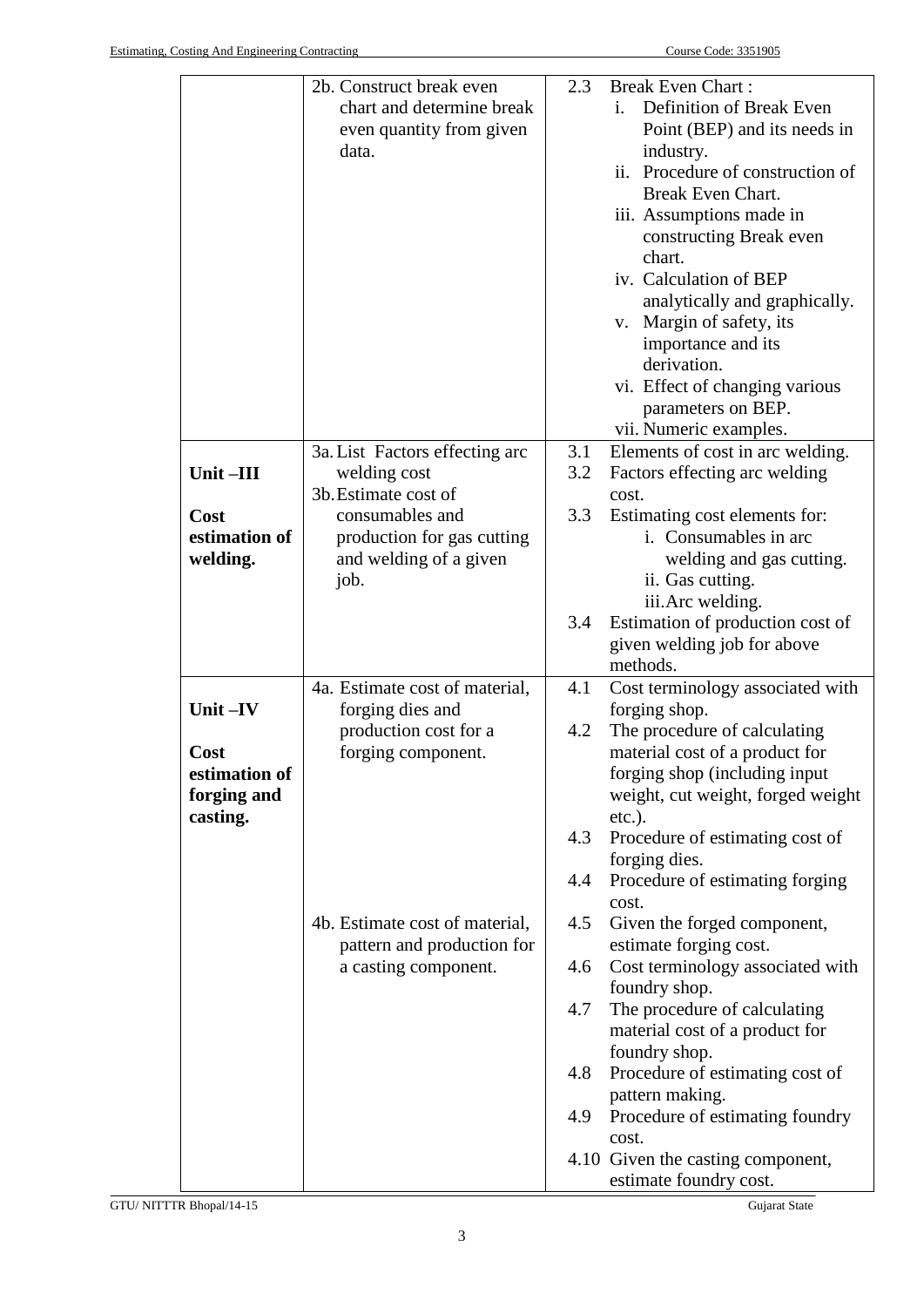$\mathbf{r}$ 

|                     | 5a. Estimate the machined                                  | 5.1  | The terminology associated with                            |
|---------------------|------------------------------------------------------------|------|------------------------------------------------------------|
| Unit $-V$           | part cost for lathe,                                       | 5.2  | machine shop estimation.<br>Procedure to estimate material |
| Cost                | drilling, milling and<br>shaping operations.               |      | cost.                                                      |
| estimation of       |                                                            | 5.3  | Procedure of estimating cost of                            |
| machined            |                                                            |      | machined part for following                                |
| part.               |                                                            |      | operations:                                                |
|                     |                                                            |      | i. Lathe operations (Facing,                               |
|                     |                                                            |      | outside/inside turning,                                    |
|                     |                                                            |      | boring, drilling on lathe,                                 |
|                     |                                                            |      | grooving and out side                                      |
|                     |                                                            |      | threading).                                                |
|                     |                                                            |      | ii. Drilling operations (Drilling,                         |
|                     |                                                            |      | reaming, tapping).                                         |
|                     |                                                            |      | iii.Shaping operations.                                    |
|                     |                                                            |      | iv. Milling operations (Face                               |
|                     |                                                            |      | milling, side and face cutting,                            |
|                     |                                                            |      | end milling, key way milling                               |
|                     |                                                            |      | and gear forming).                                         |
|                     |                                                            |      | v. Cylindrical grinding<br>operations (Plain cylindrical   |
|                     |                                                            |      | grinding).                                                 |
|                     |                                                            | 5.4  | For given machined part, estimate                          |
|                     |                                                            |      | material cost and machining cost.                          |
|                     | 6a. Identify the elements                                  | 6.1  | Understand importance of                                   |
| $Unit - VI$         | required to estimate the                                   |      | estimating various process costs.                          |
|                     | process cost.                                              | 6.2  | Procedure and steps to estimate                            |
| <b>Estimation</b>   | 6b. Estimate the cost of                                   |      | cost for following processes:                              |
| of process          | processes required based                                   |      | i. Producing power using                                   |
| cost.               | on given set of input.                                     |      | diesel generating set (cost                                |
|                     |                                                            |      | per hour and cost per unit).                               |
|                     |                                                            |      | ii. Power produced at thermal                              |
|                     |                                                            |      | power plants. (Cost per                                    |
|                     |                                                            |      | unit).<br>iii.Pouch packaging.(Cost per                    |
|                     |                                                            |      | pouch).                                                    |
|                     |                                                            |      | iv. Heat exchanger, cooling or                             |
|                     |                                                            |      | heating. (Cost per hour).                                  |
|                     |                                                            |      | v. Ice plant. (Cost per unit                               |
|                     |                                                            |      | weight).                                                   |
|                     |                                                            | 6.3  | Given the required set of input,                           |
|                     |                                                            |      | estimate the cost of processes                             |
|                     |                                                            |      | specified above.                                           |
|                     | 7a. Explain various budgetary                              | 7.1. | Define budget and budgetary                                |
| $Unit - VII$        | and accounting                                             |      | control.                                                   |
|                     | terminologies.                                             | 7.2. | Purpose of budget.                                         |
| <b>Budgeting</b>    | 7b. Prepare simple budget.<br>7c. Interpret given contract | 7.4. | 7.3. Various types of budgets.<br>Benefits of budget.      |
| and<br>contracting. | terms and conditions.                                      | 7.5. | With given example, interpret                              |
|                     | 7d. Select parameters, terms                               |      | industrial budget.                                         |
|                     | and conditions to be                                       | 7.6. | Prepare simple budget given                                |
|                     |                                                            |      |                                                            |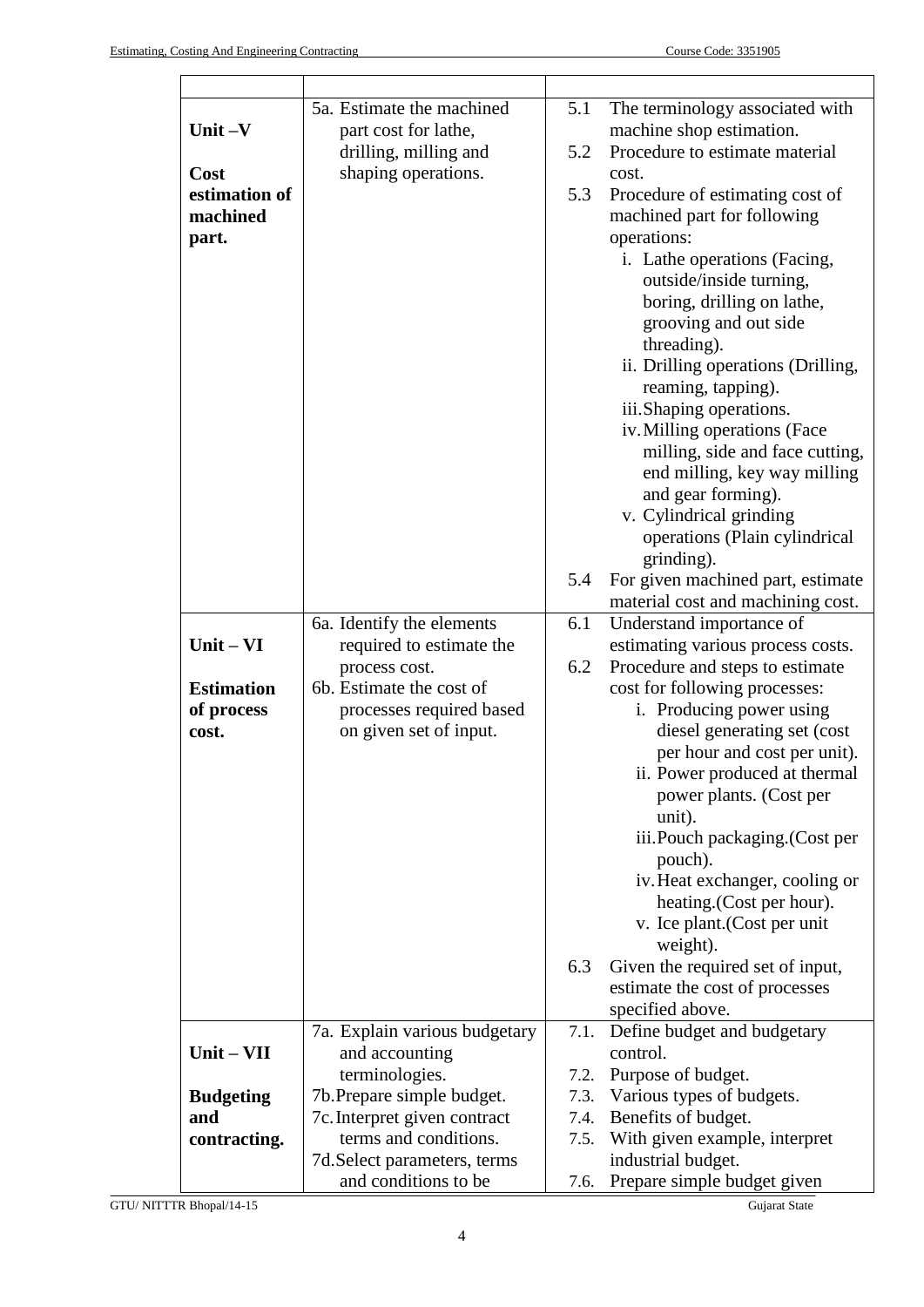| included in contract. | required input data.                    |
|-----------------------|-----------------------------------------|
|                       | 7.7. Explain various accounting         |
|                       | terminology like book value, Net        |
|                       | Present Value, Work in progress,        |
|                       | <b>Gross Domestic Product</b>           |
|                       | (GDP), balance sheet terminology,       |
|                       | etc.                                    |
|                       | 7.8. Define contracts, its              |
|                       | characteristics and advantages.         |
|                       | 7.9. Types of contract.                 |
|                       | 7.10. Tendering, manual tendering and   |
|                       | E-tendering.                            |
|                       | 7.11. Provision of different conditions |
|                       | in a contract.                          |
|                       | 7.12. Documents required in an          |
|                       | engineering contract (explain).         |
|                       | 7.13. Prepare a contract for a given    |
|                       | input situation.                        |

# **6. SUGGESTED SPECIFICATION TABLE WITH HOURS AND MARKS (THEORY)**

| Unit         | <b>Unit Title</b>                 | <b>Teachin</b> | <b>Distribution of Theory Marks</b> |                |                |              |
|--------------|-----------------------------------|----------------|-------------------------------------|----------------|----------------|--------------|
| No.          |                                   | g Hours        | R                                   | U              | A              | <b>Total</b> |
|              |                                   |                | <b>Level</b>                        | Level          | <b>Level</b>   | <b>Marks</b> |
|              | Introduction.                     | 3              | 4                                   |                |                |              |
| $\mathbf{I}$ | Break even analysis.              | 3              | $\overline{2}$                      | 2              | $\overline{4}$ | 8            |
| III          | Cost estimation of welding.       | 3              | $\overline{2}$                      | 2              | $\overline{4}$ | 8            |
| IV           | Cost estimation of forging and    | 6              | 4                                   | 4              | 7              | 15           |
|              | casting.                          |                |                                     |                |                |              |
| v            | Cost estimation of machined part. | 5              | 4                                   | $\overline{4}$ | 7              | 15           |
| VI           | Estimation of process cost.       | 4              | 3                                   | 3              | 4              | 10           |
| <b>VII</b>   | Budgeting and contracting.        | 4              | 3                                   | 3              | 4              | 10           |
|              |                                   | 28             | 22                                  | 18             | 30             | 70           |

**Legends:**  $R =$  Remember U= Understand;  $A =$  Apply and above levels (Bloom's revised taxonomy)

**Note:** This specification table shall be treated as a general guideline for students and teachers. The actual distribution of marks in the question paper may vary slightly from above table.

# **General Notes:**

- a. If midsem test is part of continuous evaluation, unit numbers I, II, III and V are to be considered.
- b. Ask the questions from each topic as per marks weightage. Numerical questions are to be asked only if it is specified. Optional questions must be asked from the same topic.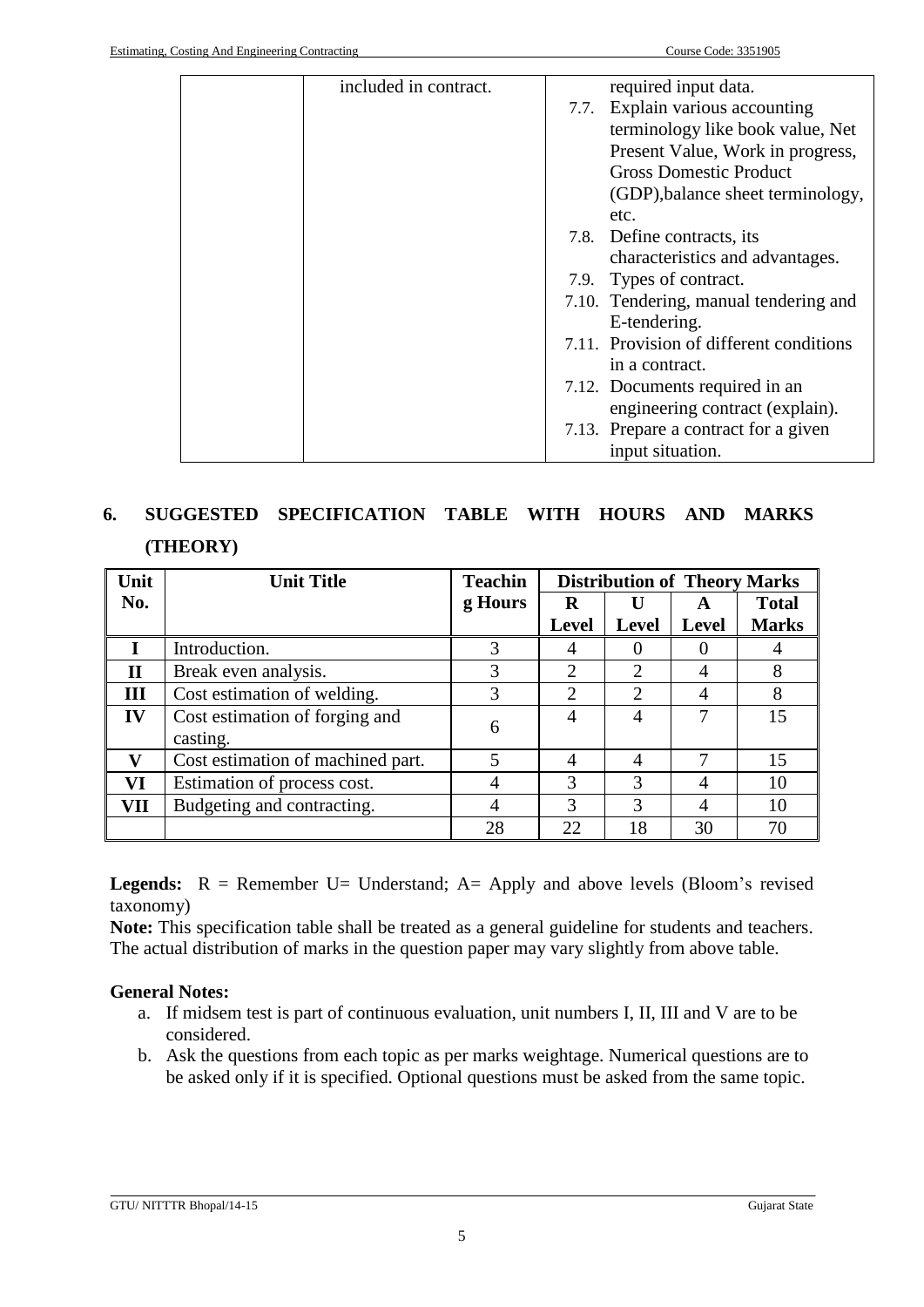### **7. SUGGESTED LIST OF EXERCISES/PRACTICALS.**

The practical/exercises should be properly designed and implemented with an attempt to develop different types of skills **(outcomes in psychomotor and affective domain)** so that students are able to acquire the competencies/programme outcomes. Following is the list of practical exercises for guidance.

*Note: Here only outcomes in psychomotor domain are listed as practical/exercises. However, if these practical/exercises are completed appropriately, they would also*  lead to development of certain outcomes in affective domain which would in turn *lead to development of Course Outcomes related to affective domain. Thus over all development of Programme Outcomes (as given in a common list at the beginning of curriculum document for this programme) would be assured.* 

*Faculty should refer to that common list and should ensure that students also acquire outcomes in affective domain which are required for overall achievement of Programme Outcomes/Course Outcomes.*

| Unit   |                    | <b>Practical Exercises</b>                                                                                                                                                                                                                                                                                                                                                                                                                                                                                                                                                                                                                                                                                                                                                                                                                                                                                                                                                                                                             | <b>Approx</b>      |
|--------|--------------------|----------------------------------------------------------------------------------------------------------------------------------------------------------------------------------------------------------------------------------------------------------------------------------------------------------------------------------------------------------------------------------------------------------------------------------------------------------------------------------------------------------------------------------------------------------------------------------------------------------------------------------------------------------------------------------------------------------------------------------------------------------------------------------------------------------------------------------------------------------------------------------------------------------------------------------------------------------------------------------------------------------------------------------------|--------------------|
| S. No. | No.                | (outcomes in Psychomotor Domain)                                                                                                                                                                                                                                                                                                                                                                                                                                                                                                                                                                                                                                                                                                                                                                                                                                                                                                                                                                                                       | Hours.<br>required |
| 1.     | $\mathbf I$        | <b>Preparatory activity:</b><br>Write various equations to calculate area and<br>a.<br>volume of commonly used shapes.<br>b. List densities of commonly used materials.<br>c. Machining<br>parameters<br>of<br>process<br>various<br>manufacturing processes (Covered in this course)<br>for commonly used materials.<br>d. Collect market rates for various consumables like<br>diesel, welding rods, gas, cutting tools, electricity<br>rates, etc. to be used in this course.                                                                                                                                                                                                                                                                                                                                                                                                                                                                                                                                                       | 02                 |
| 2.     | Ш,<br>IV, V,<br>VI | <b>Collection of parts:</b><br>Collect<br>finished<br>the<br>from<br>parts<br>a.<br>industries/market/scrap merchants consisting:<br>Welded parts (Minimum THREE).<br>i.<br>Casted parts (Minimum THREE).<br>ii.<br>Forged parts (Minimum TWO).<br>iii.<br>Parts having five to six machining<br>iv.<br>operations<br>like<br>cutting,<br>turning,<br>threading, grinding, milling,<br>shaping,<br>drilling, etc.(Minimum FIVE).<br>b. Measure and prepare production drawings of all the<br>parts using A4 size paper (Manually).<br>Note: Each student will be assigned to bring at least<br>one specified part so that all varieties of about 13<br>parts get collected in a batch. All parts must be<br>brought in first week duration only. After getting<br>approval of part, each student will prepare<br>production drawing of the part he/she has brought<br>on an A4 size paper (manually) and then the batch<br>will interchange these drawing so that all students<br>will have drawing of all physical parts collected by | 02                 |

GTU/ NITTTR Bhopal/14-15 Gujarat State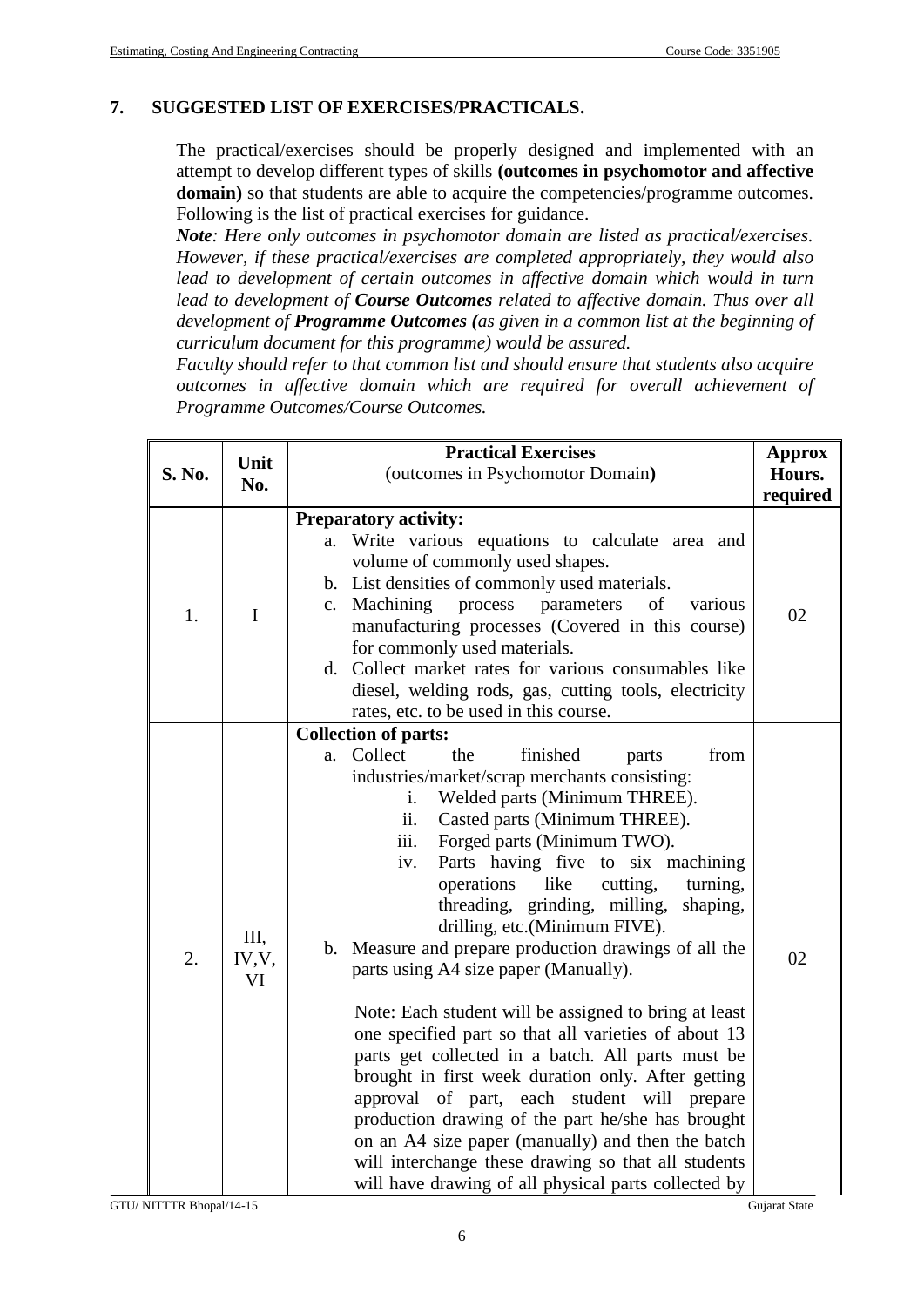|    |     | the batch.                                                                                                                                                                                                                                                                                                                                                                                                                                                                                                  |    |  |  |  |
|----|-----|-------------------------------------------------------------------------------------------------------------------------------------------------------------------------------------------------------------------------------------------------------------------------------------------------------------------------------------------------------------------------------------------------------------------------------------------------------------------------------------------------------------|----|--|--|--|
|    |     | <b>Welding estimation:</b>                                                                                                                                                                                                                                                                                                                                                                                                                                                                                  |    |  |  |  |
| 3. | III | a. Determine raw material volume for all welded parts.<br>Select welding rod to be used. Estimate quantity of<br>b.<br>welding rod required.<br>c. Determine material and consumables costs.<br>d. For each part, estimate welding cost. Show the<br>assumptions and steps followed to estimate welding<br>cost.<br>e. Derive total cost of the part.                                                                                                                                                       | 02 |  |  |  |
|    |     | <b>Casting estimation:</b>                                                                                                                                                                                                                                                                                                                                                                                                                                                                                  |    |  |  |  |
| 4. | IV  | Determine raw material volume for all casted parts<br>a.<br>(calculate input weight, cut weight, net weight,<br>losses etc.).<br>b. Prepare pattern drawings (production drawings with<br>all dimensions, surface finishes, allowances, etc.)<br>for all parts.<br>c. Estimate pattern cost.<br>d. Determine material and consumables costs.<br>For each part, estimate casting cost. Show the<br>e.<br>assumptions and steps followed to estimate casting<br>cost.<br>f.<br>Derive total cost of the part. | 04 |  |  |  |
| 5. | IV  | <b>Forging estimation:</b><br>Determine raw material volume for all forged parts.<br>a.<br>Prepare die drawings (production drawings with all<br>b.<br>dimensions, surface finishes, allowances, etc.) for<br>all parts.<br>c. Estimate dies cost.<br>d. Determine material and consumables costs.<br>For each part, estimate forging cost. Show the<br>e.<br>assumptions and steps followed to estimate forging<br>cost.<br>f.<br>Derive total cost of parts.                                              | 04 |  |  |  |
| 6. | V   | <b>Machining estimation:</b><br>Determine raw material volume for all machined<br>a.<br>parts.<br>b. For each part, tabulate operation, cutting tool/s to be<br>used and cutting parameters (speed, feed and depth<br>of cut) to be used.<br>c. Estimate raw material cost.<br>d. For each part, estimate machining cost. Show the<br>steps followed<br>assumptions<br>and<br>to<br>estimate<br>machining cost.<br>Derive total cost of parts.<br>e.                                                        | 06 |  |  |  |
|    |     | <b>Process estimation:</b>                                                                                                                                                                                                                                                                                                                                                                                                                                                                                  |    |  |  |  |
| 7. | VI  | Teacher will assign the input data. Estimate hourly<br>a.<br>rate of running diesel generating set. Show the<br>assumptions and steps followed to estimate the rate.<br>Teacher will assign the input data. Estimate hourly<br>$b_{\cdot}$<br>rate of running ice plant. Also estimate the rate to                                                                                                                                                                                                          | 04 |  |  |  |

GTU/ NITTTR Bhopal/14-15 Gujarat State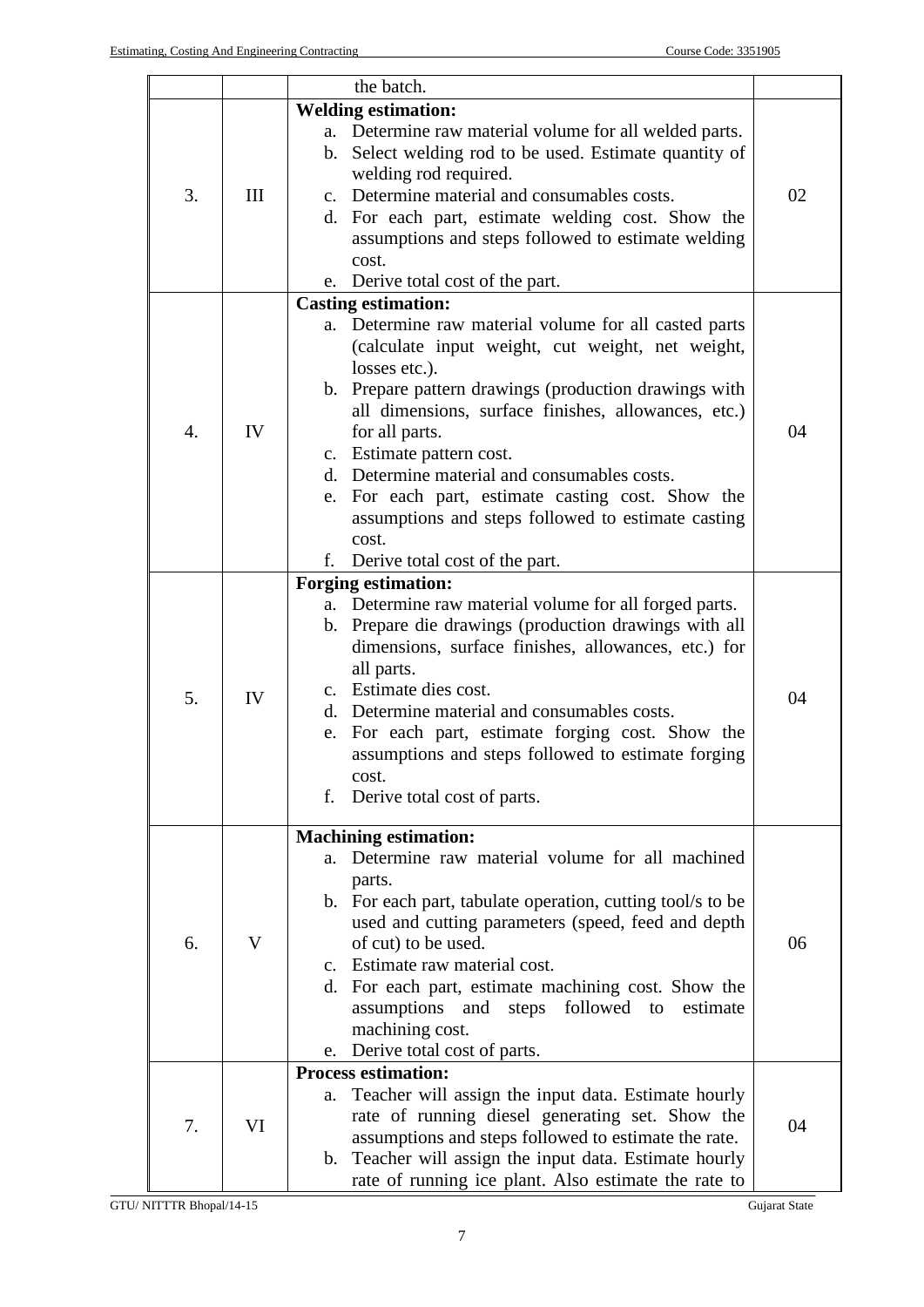|    |            | produce a Ton of ice with same data. Show the<br>assumptions and steps followed to estimate the rate.<br>c. Teacher will assign the input data. Estimate hourly<br>rate of running heat exchanger.<br>Show the<br>assumptions and steps followed to estimate the rate.<br>d. Teacher will assign the input data. Estimate unit rate<br>of thermal power plant. Show the assumptions and<br>steps followed to estimate the rate.                                                                                                                                                                                                                                                                                                                   |    |
|----|------------|---------------------------------------------------------------------------------------------------------------------------------------------------------------------------------------------------------------------------------------------------------------------------------------------------------------------------------------------------------------------------------------------------------------------------------------------------------------------------------------------------------------------------------------------------------------------------------------------------------------------------------------------------------------------------------------------------------------------------------------------------|----|
| 8. | <b>ALL</b> | <b>Mini Project and presentation:</b><br>a. Sketch the parts taken in Design of Machine<br>Elements (DME) under Mini project. The batch<br>constituted in DME course is to be continued.<br>b. Prepare process plans for each part.<br>c. Estimate the<br>material, consumables<br>and<br>manufacturing process (May be welding, forging,<br>casting, machining, etc.) costs (as applicable). Also<br>prepare required pattern/die drawings and estimate<br>cost of them (if applicable).<br>d. Estimate cost of parts and assembly. Show the<br>assumptions and steps followed to estimate the<br>costs.<br>e. Present the work including work distribution,<br>photographs and movies of actual project work<br>using power point presentation. | 04 |
|    |            | <b>Total Hours</b>                                                                                                                                                                                                                                                                                                                                                                                                                                                                                                                                                                                                                                                                                                                                | 28 |

#### **Notes:**

- a. It is compulsory to prepare log book of exercises. It is also required to get each exercise recorded in logbook, checked and duly dated signed by teacher. PA component of practical marks is dependent on continuous and timely evaluation of exercises.
- b. Term work report must not include any photocopy/ies, printed manual/pages, litho, etc. It must be hand written / hand drawn by student himself.
- c. Mini project and presentation topic/area has to be assigned to the students in the beginning of the term by batch teacher.
- d. Student activities are compulsory and are part of term work.
- e. For practical ESE part, students are to be assessed for competencies achieved. They should be given physical part/s and should be asked to estimate the material and process cost.

### **8. SUGGESTED LIST OF STUDENT ACTIVITIES.**

| Sr.No.   ACTIVITY.                                                             |
|--------------------------------------------------------------------------------|
| Do market survey and find prevailing hourly rates of lathe, milling and        |
| drilling machines.                                                             |
| Do market survey and find prevailing hourly rates of renting diesel generating |
| sets. Specify output (HP or kW).                                               |
| Do market survey and find prevailing rates of commonly used engineering        |
| materials like MS, brass, copper, stainless steel, Aluminum, etc.              |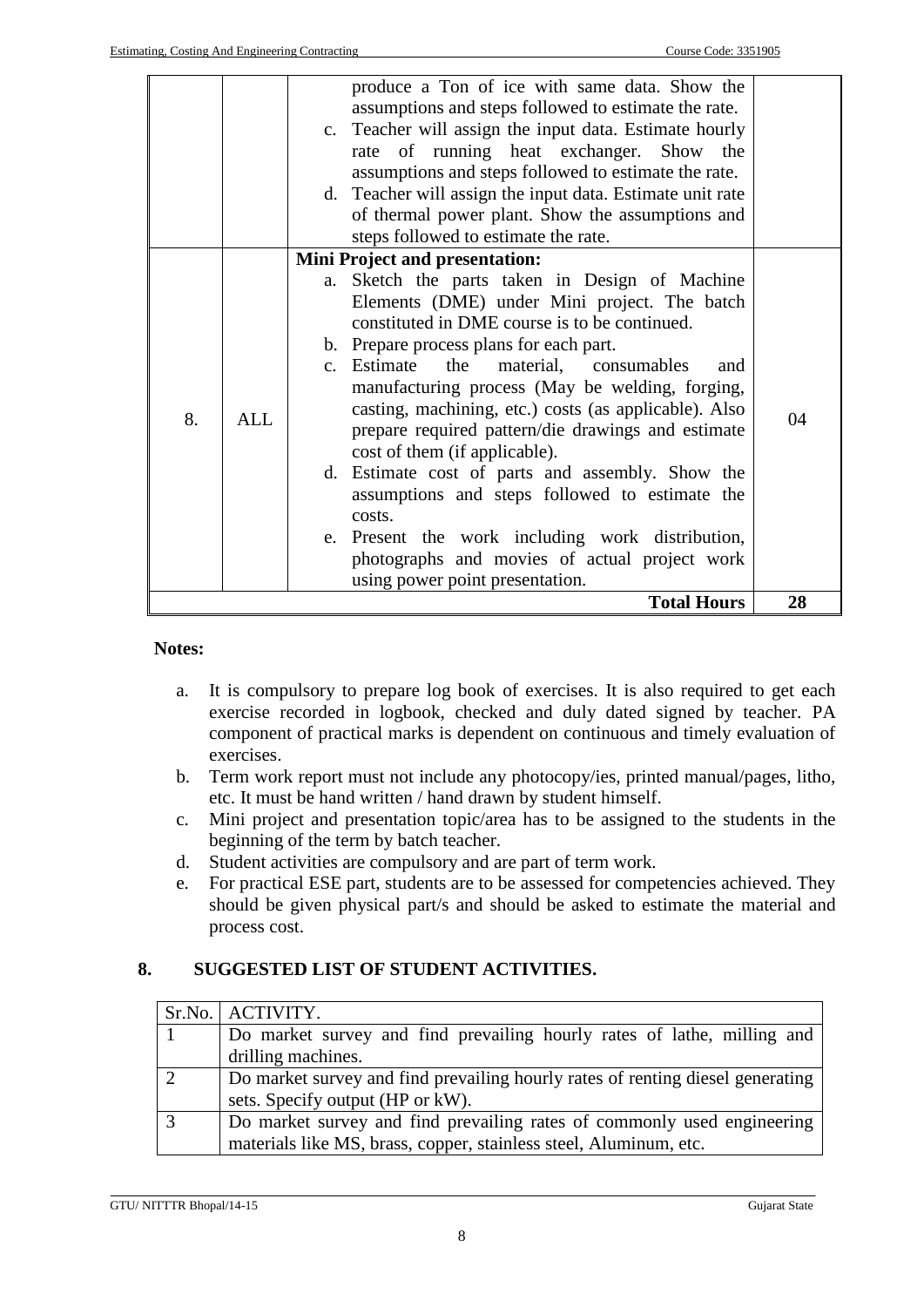# **9. SPECIAL INSTRUCTIONAL STRATEGIES.**

| Sr.No.         | Unit | <b>Unit Name</b>     | Strategies.                                   |
|----------------|------|----------------------|-----------------------------------------------|
|                |      | Introduction         | Power point presentations, live examples.     |
| $\overline{2}$ | H    | Break even analysis  | Demonstration of method to construct with     |
|                |      |                      | live examples.                                |
| 3              | Ш    | Cost estimation of   | Demonstration of method to estimate cost      |
|                |      | welding              | taking live demonstration at work shop place, |
|                |      |                      | steps based handouts.                         |
| 4              | IV   | Cost estimation of   | Demonstration of method to estimate cost      |
|                |      | forging and casting  | taking live examples,, live demonstration at  |
|                |      |                      | work shop place, steps based handouts.        |
| 5              | V    | Cost estimation of   | Demonstration of method to estimate cost      |
|                |      |                      | taking live examples, live demonstration at   |
|                |      | machined part        | work shop place, steps based handouts.        |
| 6              | VI   | <b>Estimation of</b> | Live examples, demonstration at site, steps   |
|                |      | process cost         | based hand out.                               |
|                | VII  | Budgeting<br>and     | Power point presentations, live examples.     |
|                |      | contracting          |                                               |

#### **10. SUGGESTED LEARNING RESOURCES. A) List of Books.**

| Sr.<br>No.     | <b>Title of Book</b>               | Author            | <b>Publication</b> |
|----------------|------------------------------------|-------------------|--------------------|
| 1.             | Mechanical estimating and costing. | Banga and Sharma  | Khanna             |
|                |                                    |                   | Publishers.        |
| 2.             | Mechanical estimating and costing. | Shrimali and Jain | Khanna             |
|                |                                    |                   | Publishers.        |
| $\mathfrak{Z}$ | Mechanical costing and estimation. | Singh and Khan    | Khanna             |
|                |                                    |                   | Publishers.        |
| 4.             | Learning package in ECC.           | NITTTR, Bhopal    | NITTTR, Bhopal.    |

# **B) List of Major Equipment/ Instrument with Broad Specifications.**

- i. Vernier caliper, 150mm.
- ii. Micrometer, 0-25mm and 25-50mm.
- iii.Bevel protector.
- iv.Thread gauges.

### **C) List of Software/Learning Websites.**

i. <http://calculatoredge.com/index.htm#mechanical>

# **11. COURSE CURRICULUM DEVELOPMENT COMMITTEE**

### **Faculty Members from Polytechnics:**

- A.M.TALSANIYA-Lecturer in Mechanical Engineering, Sir BPI, Bhavnagar.
- R.M. RAJYAGURU, Lecturer in Mechanical Engineering. GP, Porbandar.